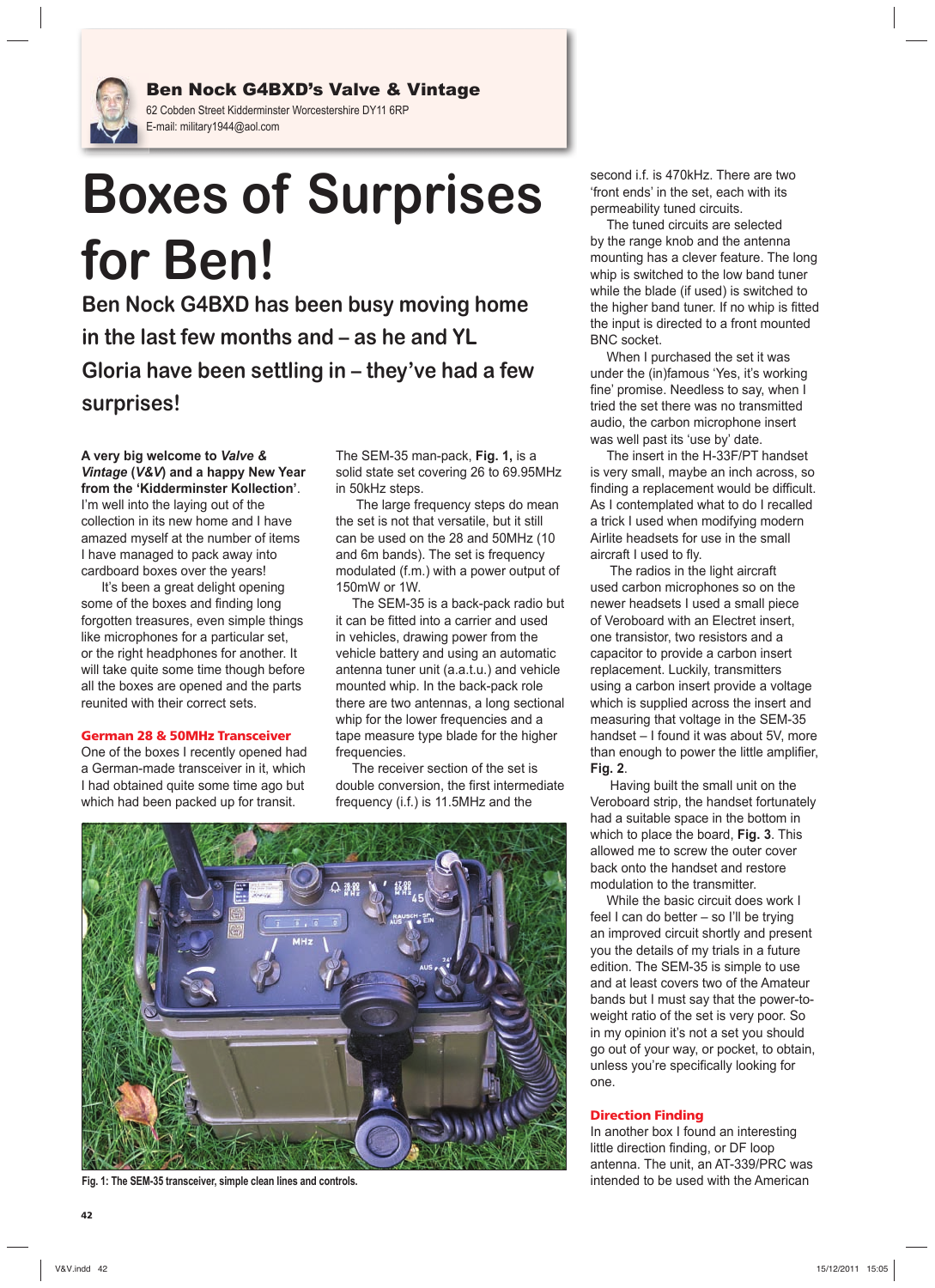PRC8-9-10 radios on a frequency of 36 to 55MHz. The unit, **Fig. 4**, has a folding antenna section that is opened out and the end of one leg plugs into the end of the other leg to form the loop.

The controls of the loop, **Fig. 5**, consist of **Tuning**, **Sense** or **Norma**l and an **Attenuator**. In use, the loop is tuned to the required frequency in the normal mode. The loop is then rotated to get a deep null on the station being received.

 The null gives the direction of the transmitter but – because this is parallel to the loop this direction can be either forward or to the rear of the loop. The switch is then placed in the sense position and by rotating a quarter turn either way the position of the transmitter can be determined as being in front or behind the loop.

Once the general direction of the station is found the operator could 'home' in on it by careful rotation of the loop, using the attenuator to reduce signal strength as required. Though it was produced to go with the PRC8 to 10 sets, the loop can be used on any set with a BNC connector, such as the SEM-35 and by using this system I now know the location of a local baby monitor on 49MHz!

### **Displaying Heavy Equipment**

Back to the display problems next. As many of you will know there's one really evident drawback with military sets – well two drawbacks really...the size and weight! Many sets are 20kg, or more in weight while being three or four times the size of a modern 'plastic' radio. So, when you are trying to display several sets you can be looking at a mass of over 100kg and a bench or shelf of 2–3m long.

 I noticed I had several receivers designed for rack mounting, which have metal plates or an extra wide front plate with holes or notches down the edge. I thought it would be ideal to replace a 3m long bench with a floor space of just 508 x 508mm or so. Luckily, I noticed some racking being advertised fairly locally and there was a nice unit some 1.8m tall. With another bit of luck it just went in the back of our car with the rear seats down!

The rack needed a good clean, a rub down with a wire brush and a coat of paint, green of course! I then installed the rack in one corner squeezed in between the wall and the WS53 transmitter and proceeded to 'populate' the rack with the suitable receivers.

Lifting the heavy sets into the rack and fixing the bolts was easy at the bottom but got progressively harder the



**Fig. 2: The Electret replacement amplifier (right) built by Ben G4BXD using Veroboard.**

**Fig. 3: The H-33F/PF handset showing the space for the microphone.**





**Fig. 4: The hand-held loop antenna – with it, Ben located a nearby baby alarm on 49MHz!**